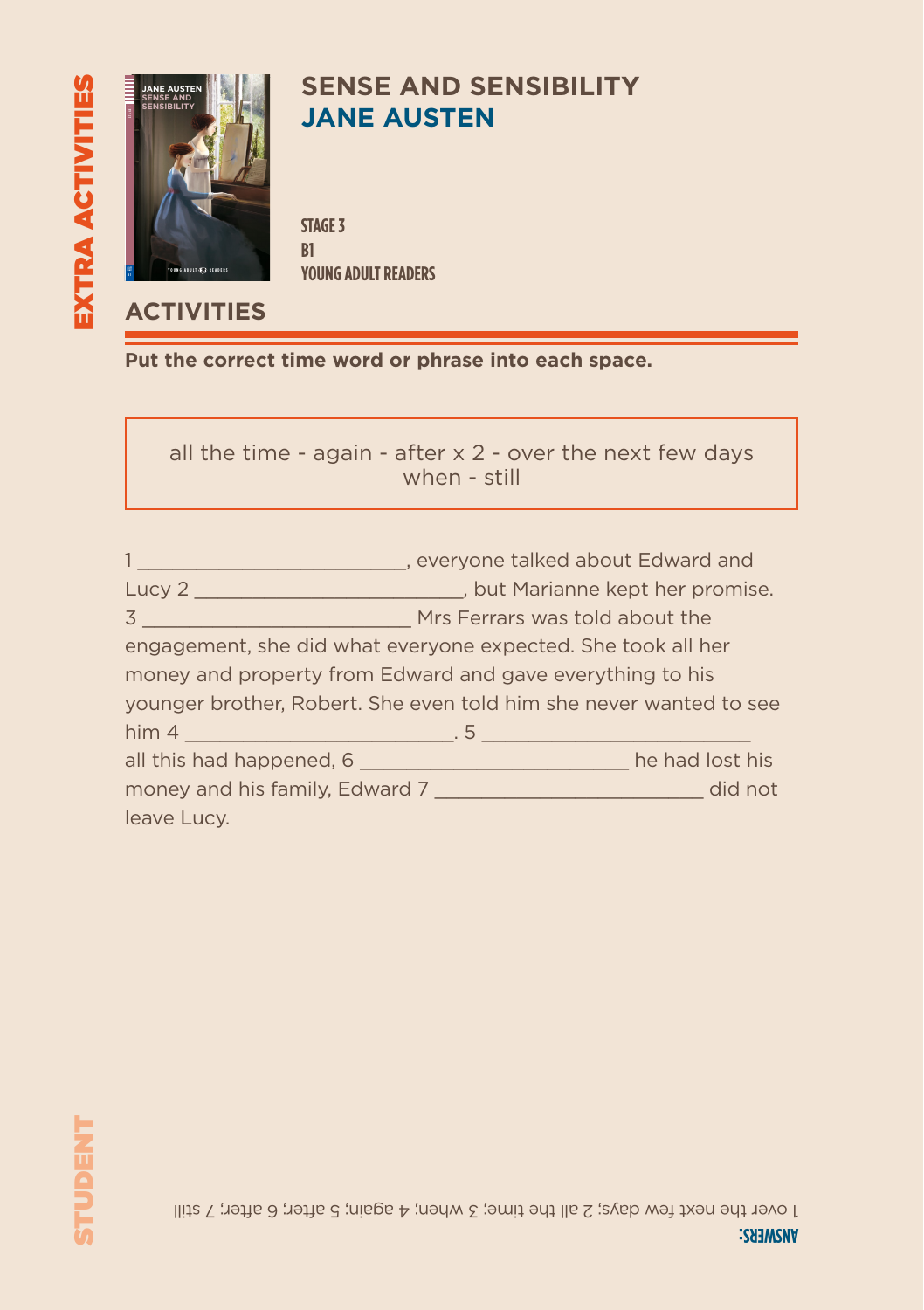

# **SENSE AND SENSIBILITY JANE AUSTEN**

**STAGE 3 B1 YOUNG ADULT READERS**

**TEST YOURSELF**

 $\mathcal{L}_\text{max}$  and  $\mathcal{L}_\text{max}$  are the set of the set of the set of the set of the set of the set of the set of the set of the set of the set of the set of the set of the set of the set of the set of the set of the set o

 $\mathcal{L}_\text{max}$  and  $\mathcal{L}_\text{max}$  are the set of the set of the set of the set of the set of the set of the set of the set of the set of the set of the set of the set of the set of the set of the set of the set of the set o

**Who said this?**

Miss Elinor Dashwood -Miss Marianne Dashwood Mr Edward Ferrars - Sir John Middleton Miss Lucy Steele - Willoughby

1 You must come and have dinner with us every day until you are settled. I will not take no for an answer!'

2 'Everybody says nice things about Brandon, but nobody cares about him. Everybody is pleased to see him, but nobody remembers to talk to him.'

**3** 'I am not as ambitious as my family would like. I only want to be happy. I have a problem though – I am terribly shy. That makes things very difficult for me.'

4 'No, I am not engaged to be married to Mr Robert Ferrars. I have never met him. No, I am engaged to his older brother, Mr Edward Ferrars<sup>'</sup>

5 'Tell him he must come to me. Tell him I must see him again. He must tell me what is happening.'

**6** But I did not only hear about her happiness once. She spoke to me about it every time I saw her. All that time I knew I could never marry Edward. I had to keep the secret.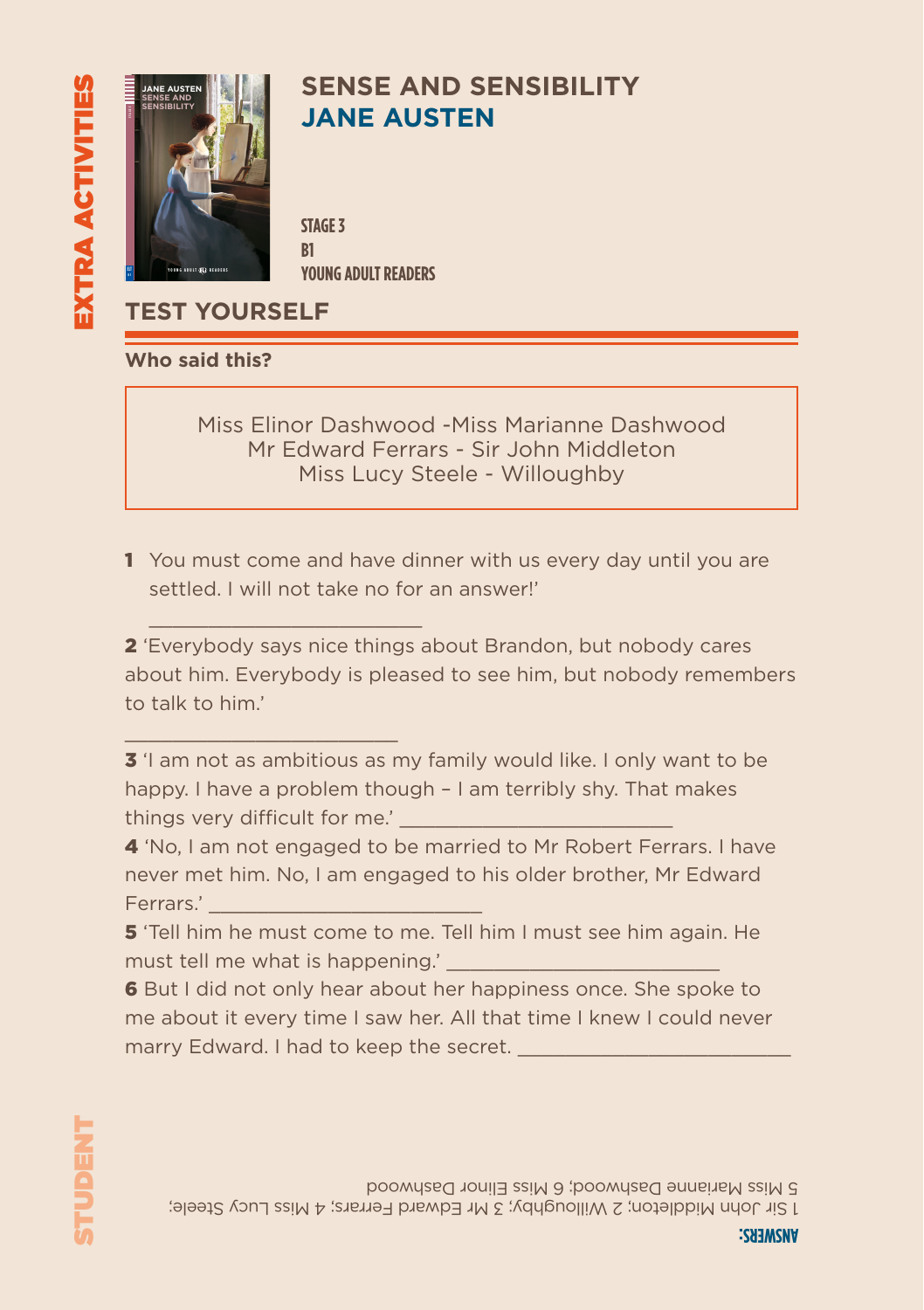

# **SENSE AND SENSIBILITY JANE AUSTEN**

**STAGE 3 B1 YOUNG ADULT READERS**

# PET – Writing

| Choose the correct word, A, B, C or D for each space. |                                                                   |                                                                                                                                                             |                  |                                                                                                     |
|-------------------------------------------------------|-------------------------------------------------------------------|-------------------------------------------------------------------------------------------------------------------------------------------------------------|------------------|-----------------------------------------------------------------------------------------------------|
| 1                                                     | $\overline{A}$ close                                              | Elinor suddenly saw Willoughby. He was standing _<br>them, talking to a fashionable young woman.<br>$\Box$ <b>B</b> near                                    | $\Box$ C to      | D at                                                                                                |
| $\mathbf{2}^-$                                        | come to speak to Marianne.                                        | $\Box$ <b>A</b> nothing $\Box$ <b>B</b> something $\Box$ <b>C</b> some                                                                                      |                  | He saw Elinor but did not say ___________________ to her and he did not<br>$\Box$ <b>D</b> anything |
| 3.                                                    | $\Box$ A at                                                       | run _______________________ to speak to him, but Elinor stopped her.<br><b>B</b> for <b>C</b> over                                                          |                  | When Marianne saw him, she looked incredibly happy. She wanted to<br>$\Box$ D when                  |
| 4                                                     | $\Box$ <b>A</b> doesn't                                           | 'Oh, I am so happy!' Marianne said, 'he is here, he is here. But why<br>doesn't he look at me? Why can't I speak to him?'<br><b>B</b> should <b>C</b> isn't |                  | $\vert$ $\vert$ <b>D</b> hasn't                                                                     |
| 5                                                     | watching you. Be careful!'<br>$\Box$ <b>A</b> No one              | 'Please stay calm, Marianne,' said her sister. '________________________________<br>$\Box$ <b>B</b> They                                                    | $\Box$ C Some    | <b>IS</b><br>$\Box$ <b>D</b> Everyone                                                               |
| 6.                                                    | out to him and called his name.<br>$\vert$ $\vert$ <b>A</b> can't | Marianne listened to her sister. She was right. She __________<br>$\Box$ <b>B</b> must                                                                      | $\Box$ C mustn't | wait. At last he turned round to them. She stood up, holding her hand<br>$\mathsf{D}$ has to        |
|                                                       |                                                                   |                                                                                                                                                             |                  | $IB$ : $SD$ : $2C$ : $4V$ : $2D$ : $EB$                                                             |

**ANSWERS:**